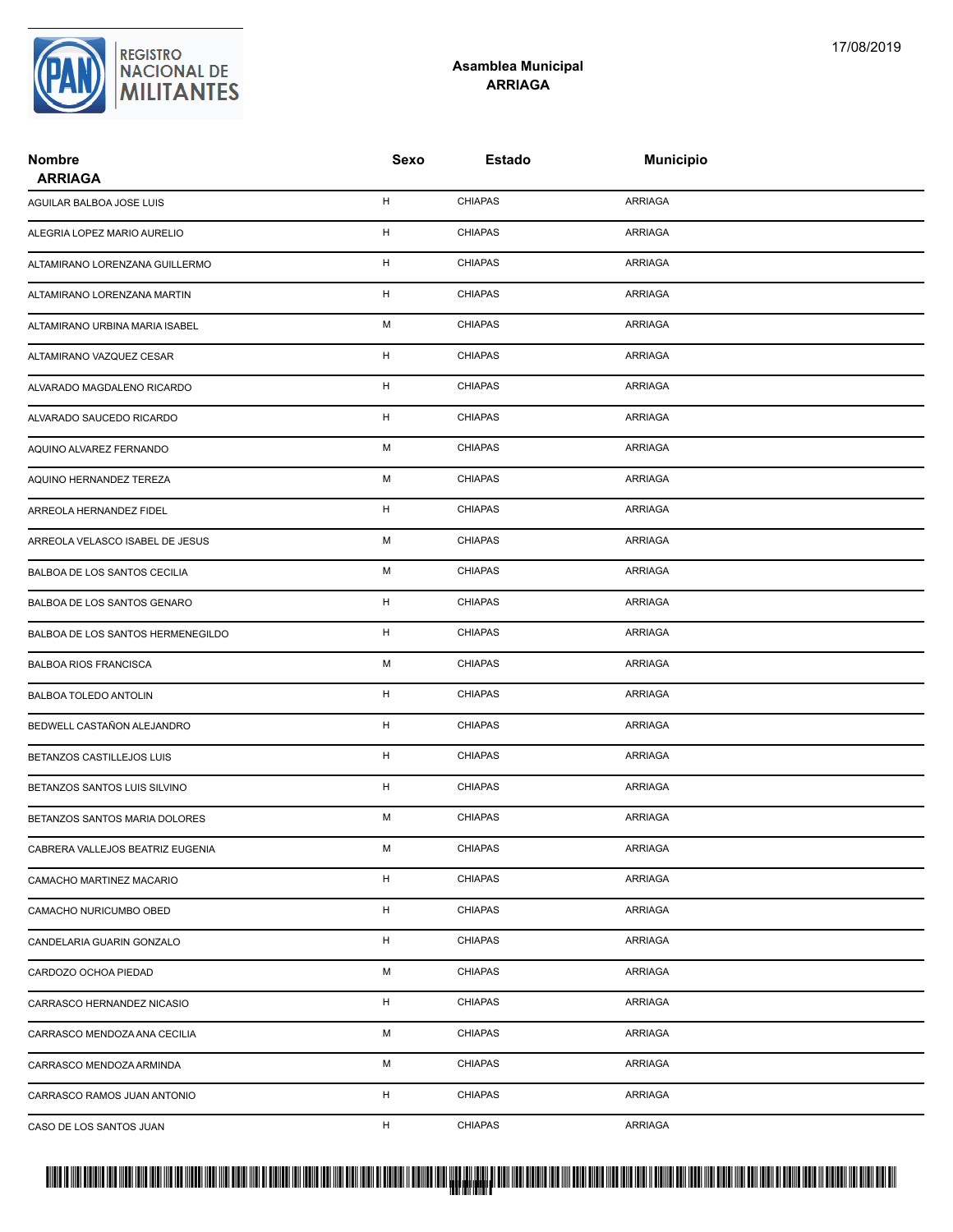| CASO VELAZQUEZ RENE                       | н           | <b>CHIAPAS</b> | <b>ARRIAGA</b> |  |
|-------------------------------------------|-------------|----------------|----------------|--|
| CASTELLANOS CASTILLO CECILIA              | М           | <b>CHIAPAS</b> | <b>ARRIAGA</b> |  |
| CASTELLANOS CASTILLO PEDRO                | Н           | <b>CHIAPAS</b> | ARRIAGA        |  |
| CASTELLANOS LAZARO ROSALINDA              | М           | <b>CHIAPAS</b> | ARRIAGA        |  |
| CASTILLEJOS DE LA CRUZ EDER               | н           | <b>CHIAPAS</b> | ARRIAGA        |  |
| CASTILLEJOS MOLINA VALENTE                | н           | <b>CHIAPAS</b> | ARRIAGA        |  |
| CASTILLEJOS RINCON MARIA YASMIN           | М           | <b>CHIAPAS</b> | ARRIAGA        |  |
| CIGARROA FLORES AMERICA                   | М           | <b>CHIAPAS</b> | ARRIAGA        |  |
| CLEMENTE CRUZ VICTOR MANUEL               | $\mathsf H$ | <b>CHIAPAS</b> | ARRIAGA        |  |
| COLMENARES GONZALEZ LAURA                 | М           | <b>CHIAPAS</b> | ARRIAGA        |  |
| COLMENARES GONZALEZ MAGDALENA             | М           | <b>CHIAPAS</b> | <b>ARRIAGA</b> |  |
| COLMENARES GONZALEZ VICENTE               | $\mathsf H$ | <b>CHIAPAS</b> | ARRIAGA        |  |
| CORZO ESQUINCA SINAR                      | Н           | <b>CHIAPAS</b> | <b>ARRIAGA</b> |  |
| CRUZ BEZARES ANAYANCI                     | М           | <b>CHIAPAS</b> | ARRIAGA        |  |
| CRUZ CUETO EVELIN                         | М           | <b>CHIAPAS</b> | ARRIAGA        |  |
| CRUZ CUETO GIBERT                         | н           | <b>CHIAPAS</b> | <b>ARRIAGA</b> |  |
| <b>CRUZ CUETO LESTER</b>                  | н           | CHIAPAS        | ARRIAGA        |  |
| CRUZ CUETO OLIVIA                         | M           | <b>CHIAPAS</b> | ARRIAGA        |  |
| CRUZ JAN IRMA                             | М           | <b>CHIAPAS</b> | ARRIAGA        |  |
| CRUZ LOPEZ ENRRIQUE                       | н           | <b>CHIAPAS</b> | ARRIAGA        |  |
| <b>CRUZ NATAREN ELMER</b>                 | Н           | <b>CHIAPAS</b> | <b>ARRIAGA</b> |  |
| CRUZ PALACIO URITELMA                     | М           | <b>CHIAPAS</b> | ARRIAGA        |  |
| CRUZ ROQUE RUPERTO                        | н           | <b>CHIAPAS</b> | ARRIAGA        |  |
| CRUZ TRUJILLO CARIDAD                     | М           | <b>CHIAPAS</b> | ARRIAGA        |  |
| CRUZ WEHCHUWER OLGA LIDIA                 | М           | <b>CHIAPAS</b> | ARRIAGA        |  |
| CUE AGUILAR MANUEL DE JESUS               | н           | <b>CHIAPAS</b> | ARRIAGA        |  |
| DE LA CRUZ CUE ADA LUZ                    | М           | <b>CHIAPAS</b> | ARRIAGA        |  |
| DE LA CRUZ FLORES JOSE                    | $\mathsf H$ | <b>CHIAPAS</b> | ARRIAGA        |  |
| DE LA CRUZ LOPEZ JULIO CESAR              | н           | <b>CHIAPAS</b> | ARRIAGA        |  |
| DE LA CRUZ RAMIREZ CARLOTA                | М           | <b>CHIAPAS</b> | ARRIAGA        |  |
| DE LOS SANTOS CAL Y MAYOR ALEJANDRO       | н           | <b>CHIAPAS</b> | ARRIAGA        |  |
| DE LOS SANTOS CASTELLANOS MANUEL DE JESUS | н           | <b>CHIAPAS</b> | ARRIAGA        |  |
|                                           |             |                |                |  |



### **Asamblea Municipal ARRIAGA**

**Nombre Sexo Estado Municipio**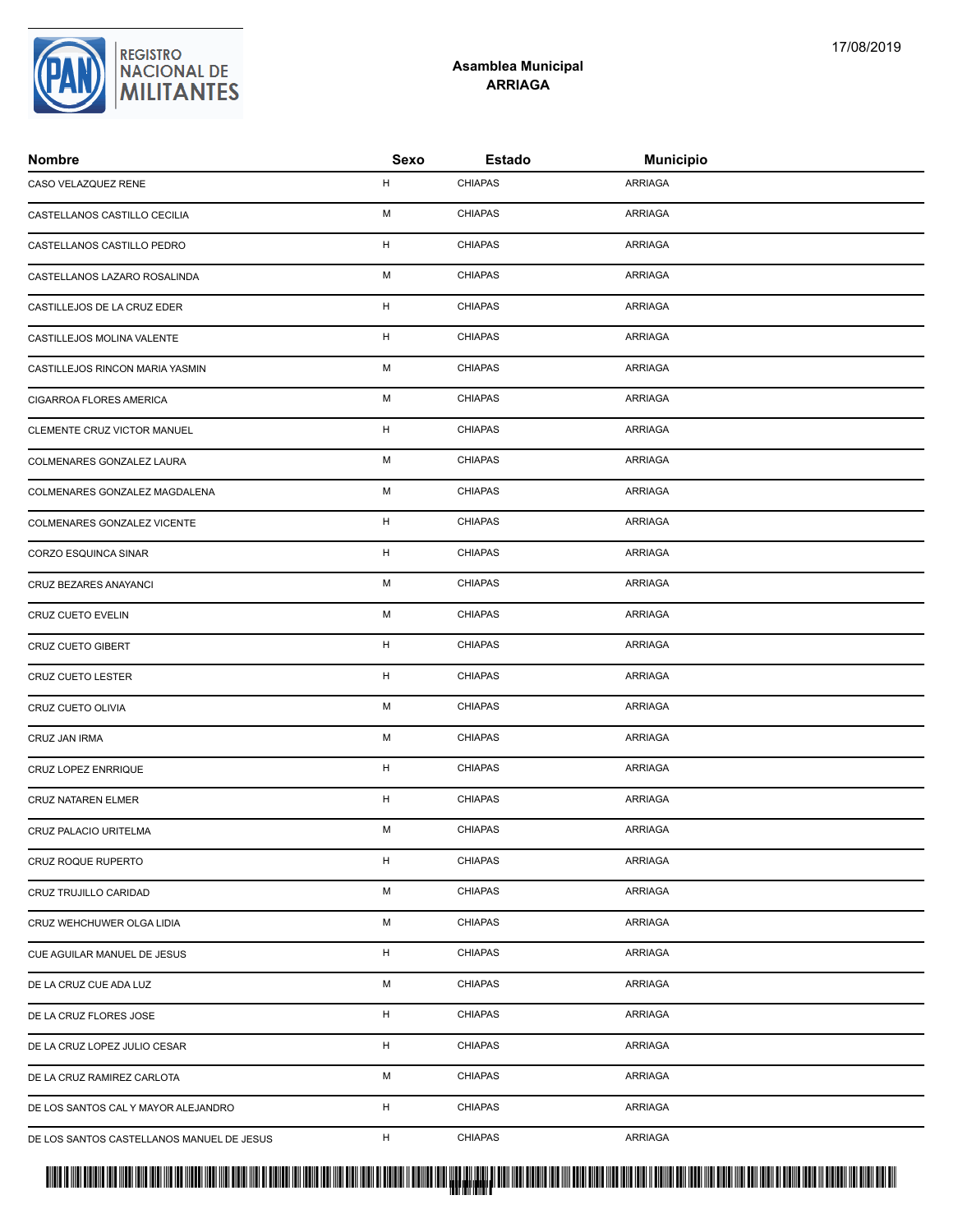## REGISTRO<br>NACIONAL DE<br>**MILITANTES**

### **Asamblea Municipal ARRIAGA**

| <b>Nombre</b>                         | Sexo | Estado         | <b>Municipio</b> |  |
|---------------------------------------|------|----------------|------------------|--|
| DE LOS SANTOS DE LA CRUZ JOSEPH DAVID | H    | <b>CHIAPAS</b> | ARRIAGA          |  |
| DE LOS SANTOS DE PAZ FRANCISCO YOVANI | H    | <b>CHIAPAS</b> | ARRIAGA          |  |
| DE LOS SANTOS ESCOBAR JOSE FRANCISCO  | H    | <b>CHIAPAS</b> | ARRIAGA          |  |
| DE LOS SANTOS LOPEZ JESUS OSWALDO     | H    | <b>CHIAPAS</b> | ARRIAGA          |  |
| DE LOS SANTOS PALACIOS TEODORA        | М    | <b>CHIAPAS</b> | ARRIAGA          |  |
| DE PAZ LOPEZ FLORA                    | M    | <b>CHIAPAS</b> | ARRIAGA          |  |
| DIAZ AGUILAR GABRIEL RAMON            | H    | <b>CHIAPAS</b> | ARRIAGA          |  |
| DIAZ LOPEZ ARMANDO                    | H    | <b>CHIAPAS</b> | ARRIAGA          |  |
| DIAZ OVALLE HILDA                     | M    | <b>CHIAPAS</b> | ARRIAGA          |  |
| DIAZ OVALLE VICTORIA                  | M    | <b>CHIAPAS</b> | ARRIAGA          |  |
| ELIZONDO MUÑIZ YAZMIN                 | M    | <b>CHIAPAS</b> | ARRIAGA          |  |
| ELIZONDO RIOS CLAUDIA                 | M    | <b>CHIAPAS</b> | ARRIAGA          |  |
| ELIZONDO RIOS FABIOLA                 | M    | <b>CHIAPAS</b> | ARRIAGA          |  |
| ENRIQUEZ HERNANDEZ NULVERIDA          | M    | <b>CHIAPAS</b> | ARRIAGA          |  |
| ESCOBAR VAZQUEZ MAGALY                | М    | <b>CHIAPAS</b> | ARRIAGA          |  |
| ESPINDOLA MONTES OSCAR                | H    | <b>CHIAPAS</b> | ARRIAGA          |  |
| ESPINOSA CAMACHO MARIA DE LOS ANGELES | M    | <b>CHIAPAS</b> | ARRIAGA          |  |
| ESPINOSA COLMENARES KATIA YESENIA     | M    | <b>CHIAPAS</b> | ARRIAGA          |  |
| ESPINOSA SANTOS SANTIAGO              | H    | <b>CHIAPAS</b> | ARRIAGA          |  |
| ESPONDA OCAÑA ELIZABETH               | M    | <b>CHIAPAS</b> | ARRIAGA          |  |
| ESTUDILLO MUÑIZ JOSE DEL CARMEN       | H    | <b>CHIAPAS</b> | ARRIAGA          |  |
| FIGUEROA CANDELARIA BELLANEY          | M    | <b>CHIAPAS</b> | ARRIAGA          |  |
| FIGUEROA ROMERO AUDELINO              | H    | <b>CHIAPAS</b> | ARRIAGA          |  |
| FIGUEROA SOLIS JORGE ANTONIO          | H    | <b>CHIAPAS</b> | ARRIAGA          |  |
| FLORES GONZALEZ NICACIO               | H    | <b>CHIAPAS</b> | ARRIAGA          |  |
| FLORES GONZALEZ RODRIGO               | H    | <b>CHIAPAS</b> | ARRIAGA          |  |
| FLORES GONZALEZ SAUL                  | H    | <b>CHIAPAS</b> | ARRIAGA          |  |
| FLORES GONZALEZ TERESA DE JESUS       | M    | <b>CHIAPAS</b> | ARRIAGA          |  |
| FLORES MARTINEZ BRENDA                | М    | <b>CHIAPAS</b> | ARRIAGA          |  |
| FLORES MARTINEZ HORACIO               | H    | <b>CHIAPAS</b> | ARRIAGA          |  |
| FLORES MENDOZA GUADALUPE              | М    | <b>CHIAPAS</b> | ARRIAGA          |  |
| FLORES RODRIGUEZ NATANAEL             | H    | <b>CHIAPAS</b> | ARRIAGA          |  |

<mark>. Pangyakan k</mark>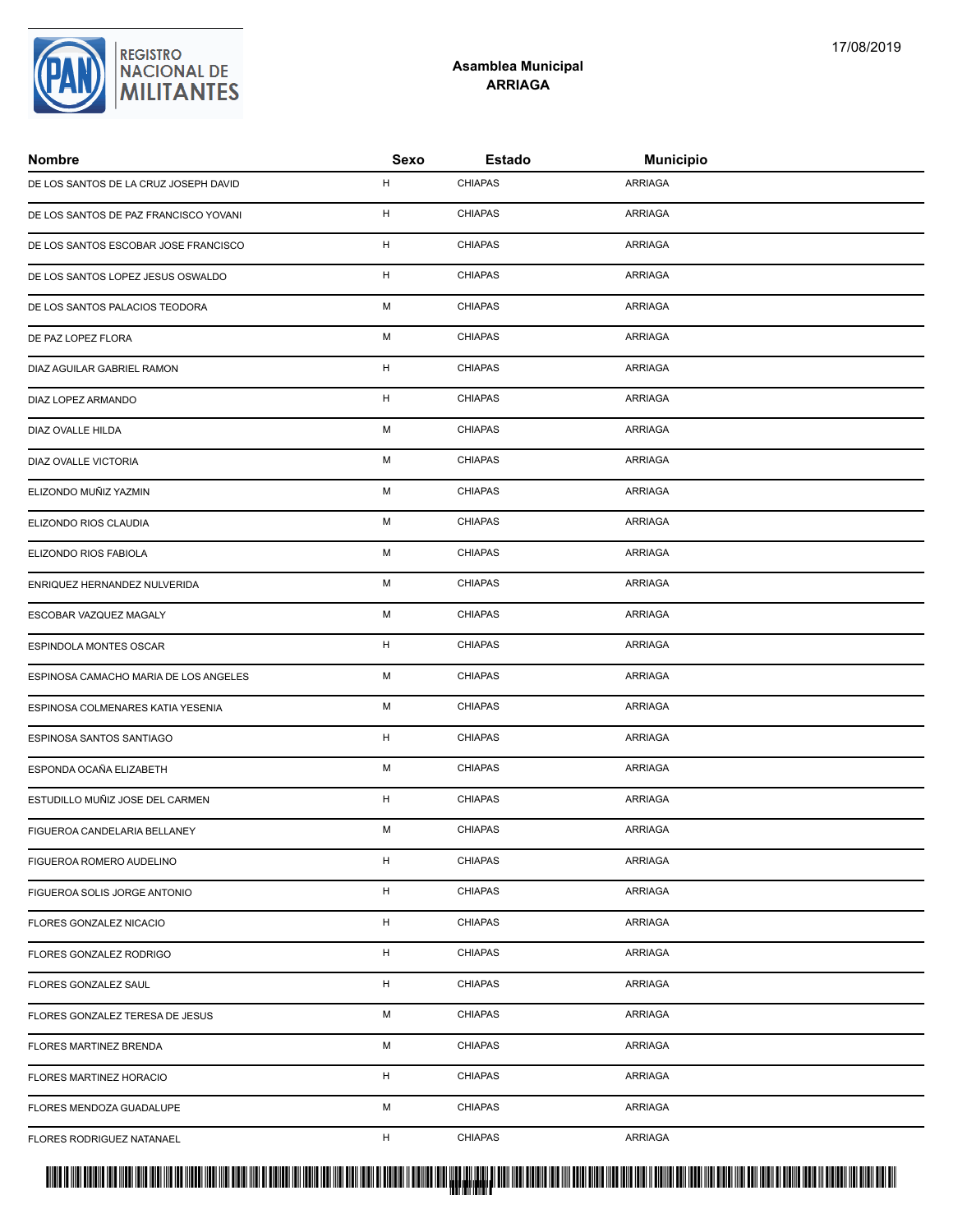| <b>Nombre</b>                       | Sexo        | <b>Estado</b>  | <b>Municipio</b> |
|-------------------------------------|-------------|----------------|------------------|
| FLORES VASQUEZ REGULO               | н           | <b>CHIAPAS</b> | <b>ARRIAGA</b>   |
| FLORES VELAZQUEZ RICARDO            | н           | <b>CHIAPAS</b> | <b>ARRIAGA</b>   |
| GALLEGOS TOLEDO JOSE DEL CARMEN     | H           | <b>CHIAPAS</b> | <b>ARRIAGA</b>   |
| GALVEZ CAMACHO TEODORO              | Н           | <b>CHIAPAS</b> | <b>ARRIAGA</b>   |
| <b>GALVEZ CRUZ ASUNCION</b>         | M           | <b>CHIAPAS</b> | <b>ARRIAGA</b>   |
| GALVEZ GARCIA JOSE                  | H           | <b>CHIAPAS</b> | <b>ARRIAGA</b>   |
| <b>GARCIA CARDOSO ANAYANCI</b>      | M           | <b>CHIAPAS</b> | <b>ARRIAGA</b>   |
| GARCIA CARDOZO CARLOS ENRIQUE       | H           | <b>CHIAPAS</b> | <b>ARRIAGA</b>   |
| <b>GARCIA GOMEZ BALTAZAR</b>        | н           | <b>CHIAPAS</b> | <b>ARRIAGA</b>   |
| <b>GARCIA PALACIOS MARTHA</b>       | M           | <b>CHIAPAS</b> | <b>ARRIAGA</b>   |
| GARCIA ROQUE MARIA GUADALUPE        | M           | <b>CHIAPAS</b> | <b>ARRIAGA</b>   |
| GARCIA VAZQUEZ MARIA FILOMENA       | M           | <b>CHIAPAS</b> | <b>ARRIAGA</b>   |
| GARZA CABELLO BURGUETE FERNANDO     | $\mathsf H$ | <b>CHIAPAS</b> | <b>ARRIAGA</b>   |
| GIL RIOS DIEGO DE JESUS             | $\mathsf H$ | <b>CHIAPAS</b> | ARRIAGA          |
| GIL SANTOS MANUEL DE JESUS          | н           | <b>CHIAPAS</b> | <b>ARRIAGA</b>   |
| <b>GOMEZ ANTONIO ENEMIAS</b>        | М           | <b>CHIAPAS</b> | <b>ARRIAGA</b>   |
| <b>GOMEZ LOPEZ MARIA</b>            | M           | <b>CHIAPAS</b> | <b>ARRIAGA</b>   |
| GORDILLO ESCOBAR LESTER FERNANDO    | H           | <b>CHIAPAS</b> | <b>ARRIAGA</b>   |
| GORDILLO GALVEZ ANA DEYSI           | M           | <b>CHIAPAS</b> | <b>ARRIAGA</b>   |
| <b>GORDILLO GOMEZ LUIS</b>          | H           | <b>CHIAPAS</b> | <b>ARRIAGA</b>   |
| GORDILLO GOMEZ MARCO ANTONIO        | H           | <b>CHIAPAS</b> | <b>ARRIAGA</b>   |
| GORDILLO LOPEZ ERICK RAUL           | н           | <b>CHIAPAS</b> | <b>ARRIAGA</b>   |
| GUSMAN LOPEZ FERNANDA               | М           | <b>CHIAPAS</b> | <b>ARRIAGA</b>   |
| GUTIERREZ AVENDAÑO JOSE ISABEL      | н           | <b>CHIAPAS</b> | <b>ARRIAGA</b>   |
| <b>GUZMAN JIMENEZ JORGE GABRIEL</b> | н           | <b>CHIAPAS</b> | <b>ARRIAGA</b>   |
| <b>GUZMAN JIMENEZ LUCIA</b>         | М           | <b>CHIAPAS</b> | <b>ARRIAGA</b>   |
| GUZMAN JIMENEZ MIGUEL ANGEL         | н           | <b>CHIAPAS</b> | <b>ARRIAGA</b>   |
| HERNANDEZ AGUILAR HERNAN            | н           | <b>CHIAPAS</b> | <b>ARRIAGA</b>   |
| HERNANDEZ AGUILAR MARIA             | M           | <b>CHIAPAS</b> | <b>ARRIAGA</b>   |
| HERNANDEZ ENRIQUEZ OBET             | H           | <b>CHIAPAS</b> | <b>ARRIAGA</b>   |
| HERNANDEZ LAURIAN JULIO CESAR       | н           | <b>CHIAPAS</b> | <b>ARRIAGA</b>   |
| HERNANDEZ MORALES HUBER             | н           | <b>CHIAPAS</b> | <b>ARRIAGA</b>   |
|                                     |             |                |                  |

**Asamblea Municipal ARRIAGA**

REGISTRO<br>|NACIONAL DE<br>|**MILITANTES**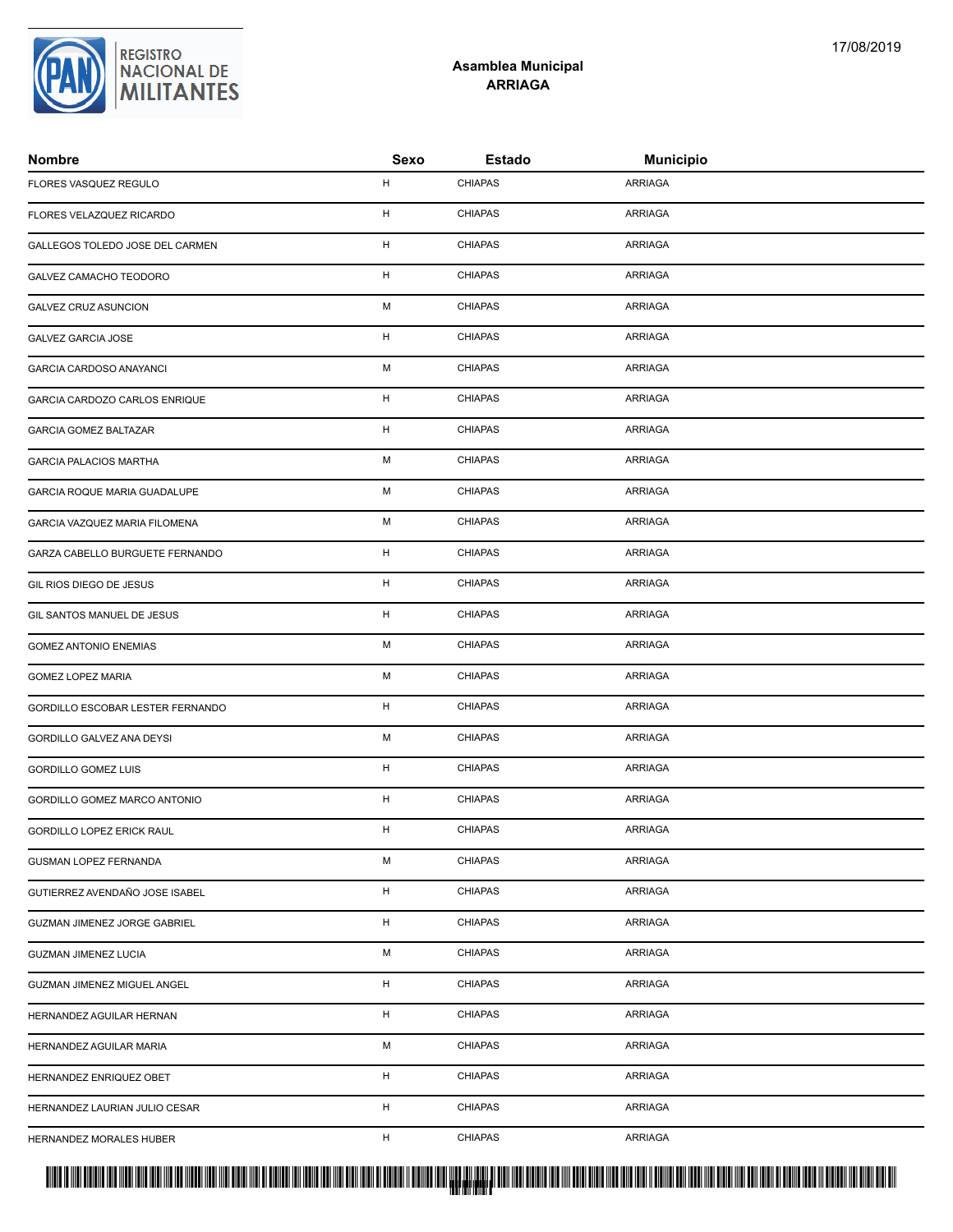# REGISTRO<br>|NACIONAL DE<br>|**MILITANTES**

### **Asamblea Municipal ARRIAGA**

| <b>Nombre</b>                       | Sexo | <b>Estado</b>  | <b>Municipio</b> |  |
|-------------------------------------|------|----------------|------------------|--|
| HERNANDEZ PALMA PEDRO               | H    | <b>CHIAPAS</b> | ARRIAGA          |  |
| <b>HIPOLITO ARIAS ABEL</b>          | H    | <b>CHIAPAS</b> | ARRIAGA          |  |
| ITURBE AGUILAR OSMAN                | H    | <b>CHIAPAS</b> | ARRIAGA          |  |
| ITURBE MANDUJANO MARIANO            | H    | <b>CHIAPAS</b> | ARRIAGA          |  |
| JACOME LACAO PEDRO                  | H    | <b>CHIAPAS</b> | ARRIAGA          |  |
| JIMENEZ RODRIGUEZ PAULA             | M    | <b>CHIAPAS</b> | ARRIAGA          |  |
| JIMENEZ SANCHEZ LUCIA               | M    | <b>CHIAPAS</b> | ARRIAGA          |  |
| LEY TRUJILLO LORENA                 | M    | <b>CHIAPAS</b> | ARRIAGA          |  |
| LEYVA FERRAN CARLOS                 | H    | <b>CHIAPAS</b> | ARRIAGA          |  |
| LOPEZ CHACON GRACIELA               | M    | <b>CHIAPAS</b> | ARRIAGA          |  |
| LOPEZ CHONGO MAGDIEL                | H    | <b>CHIAPAS</b> | ARRIAGA          |  |
| LOPEZ GALVEZ MARVELLA               | M    | <b>CHIAPAS</b> | ARRIAGA          |  |
| LOPEZ HERNANDEZ LUIS                | H    | <b>CHIAPAS</b> | ARRIAGA          |  |
| LOPEZ MEDINA JORGE ANDRES           | H    | <b>CHIAPAS</b> | ARRIAGA          |  |
| LOPEZ MENDOZA HUGO                  | H    | <b>CHIAPAS</b> | ARRIAGA          |  |
| LOPEZ MORALES LUCIANA               | M    | <b>CHIAPAS</b> | ARRIAGA          |  |
| LOPEZ NURICUMBO JUAN CARLOS         | H    | <b>CHIAPAS</b> | ARRIAGA          |  |
| LOPEZ PALACIOS IRAIZ                | M    | <b>CHIAPAS</b> | ARRIAGA          |  |
| LOPEZ TRUJILLO MARCELITA            | M    | <b>CHIAPAS</b> | ARRIAGA          |  |
| LOPEZ VAZQUEZ ANA CECILIA           | M    | <b>CHIAPAS</b> | ARRIAGA          |  |
| LORENZANA DE LA CRUZ HILARIO        | H    | <b>CHIAPAS</b> | ARRIAGA          |  |
| LORENZANA LOPEZ ANGEL               | H    | <b>CHIAPAS</b> | ARRIAGA          |  |
| LORENZANA LOPEZ LINA                | M    | <b>CHIAPAS</b> | ARRIAGA          |  |
| LORENZANA MAZA MIGUEL ANGEL         | H    | <b>CHIAPAS</b> | ARRIAGA          |  |
| LORENZANA PALACIOS MARIA DEL CARMEN | М    | <b>CHIAPAS</b> | ARRIAGA          |  |
| MADRIGAL DOMINGUEZ EMMA             | M    | <b>CHIAPAS</b> | ARRIAGA          |  |
| MAGDALENO DIAZ ALICIA               | M    | <b>CHIAPAS</b> | ARRIAGA          |  |
| MARTINEZ CRUZ FLORENTINO            | H    | <b>CHIAPAS</b> | ARRIAGA          |  |
| MARTINEZ DE LOS SANTOS ARIOSTO      | H    | <b>CHIAPAS</b> | ARRIAGA          |  |
| MARTINEZ DE LOS SANTOS JOSEFA       | M    | <b>CHIAPAS</b> | ARRIAGA          |  |
| MARTINEZ DOMINGUEZ RAUL             | H    | <b>CHIAPAS</b> | ARRIAGA          |  |
| MARTINEZ LORENZANA GABRIEL          | H    | <b>CHIAPAS</b> | ARRIAGA          |  |

<mark>. Pangyakan k</mark>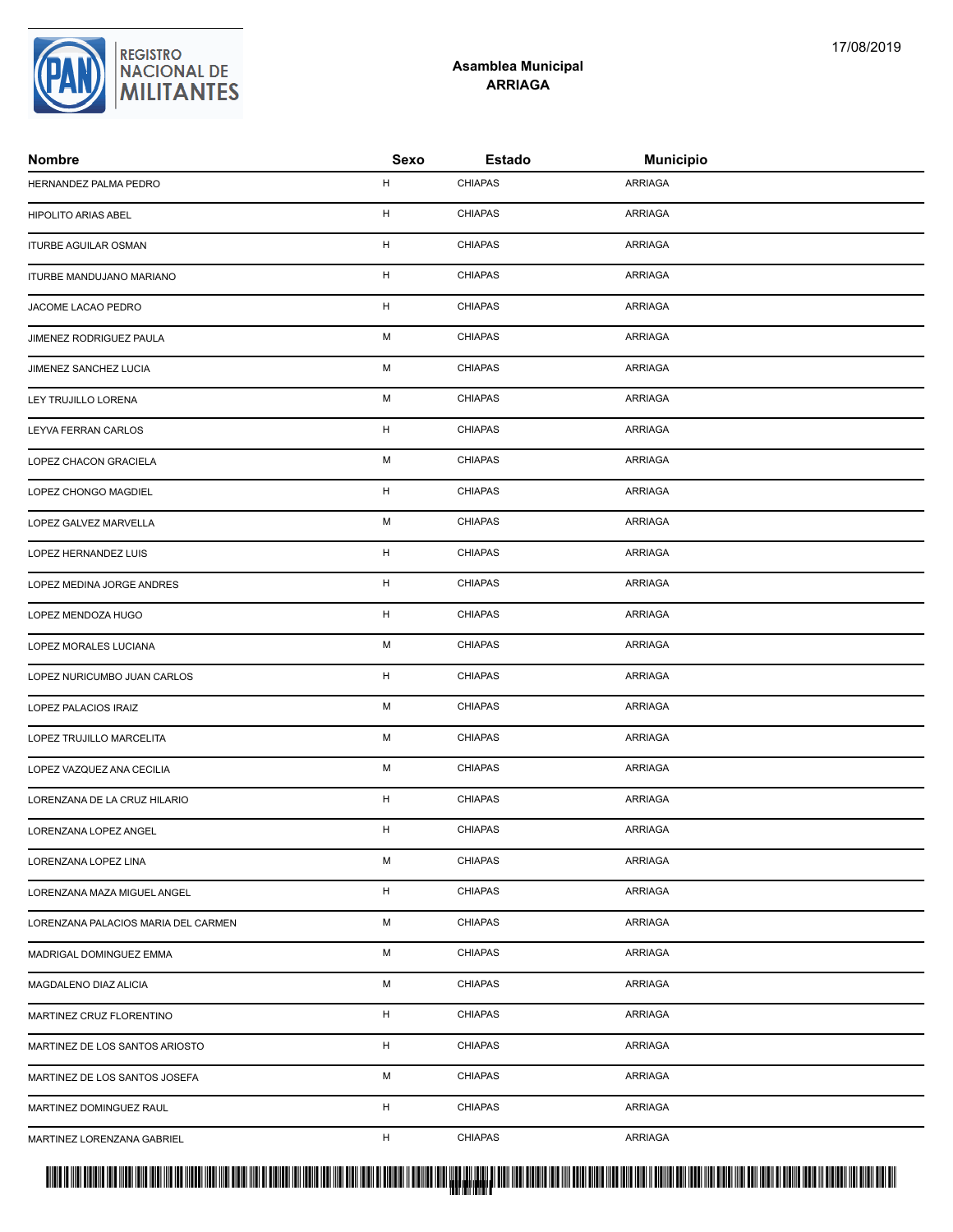| Nombre                             | Sexo | <b>Estado</b>  | <b>Municipio</b> |
|------------------------------------|------|----------------|------------------|
| MARTINEZ LORENZANA MARGARITO       | H    | <b>CHIAPAS</b> | <b>ARRIAGA</b>   |
| MARTINEZ MALDONADO MARIA EDITH     | M    | <b>CHIAPAS</b> | <b>ARRIAGA</b>   |
| MARTINEZ MOLINA MARIA NOEMI        | M    | <b>CHIAPAS</b> | <b>ARRIAGA</b>   |
| MARTINEZ SOLIS NICOLASA            | M    | <b>CHIAPAS</b> | <b>ARRIAGA</b>   |
| MARTINEZ VELAZQUEZ JUAN DE JESUS   | н    | <b>CHIAPAS</b> | <b>ARRIAGA</b>   |
| MELENDEZ ALONSO JUAN MANUEL        | н    | <b>CHIAPAS</b> | <b>ARRIAGA</b>   |
| MELENDEZ CAL Y MAYOR JUAN CARLOS   | H    | <b>CHIAPAS</b> | <b>ARRIAGA</b>   |
| MENDOZA GUARIN YOLANDA             | M    | <b>CHIAPAS</b> | <b>ARRIAGA</b>   |
| MENDOZA OVANDO MERCEDES            | M    | <b>CHIAPAS</b> | <b>ARRIAGA</b>   |
| MENDOZA VILLANUEVA GRACIELA        | M    | <b>CHIAPAS</b> | <b>ARRIAGA</b>   |
| MEZA TRUJILLO MARIO DE JESUS       | н    | <b>CHIAPAS</b> | <b>ARRIAGA</b>   |
| MORALES MAZA MARIA BRIGIDA         | M    | <b>CHIAPAS</b> | <b>ARRIAGA</b>   |
| MORENO RIOS MELIDA                 | M    | <b>CHIAPAS</b> | <b>ARRIAGA</b>   |
| MOTA DE LOS SANTOS JOSE LEONARDO   | H    | <b>CHIAPAS</b> | <b>ARRIAGA</b>   |
| NAVARRO HERRERA PEDRO              | H    | <b>CHIAPAS</b> | <b>ARRIAGA</b>   |
| NIÑO BERZUNZA GASPAR REFUGIO       | н    | <b>CHIAPAS</b> | <b>ARRIAGA</b>   |
| NOLASCO HERNANDEZ CARLOS           | H    | <b>CHIAPAS</b> | <b>ARRIAGA</b>   |
| NURICUMBO CRUZ NESTOR ELIUD        | H    | <b>CHIAPAS</b> | <b>ARRIAGA</b>   |
| NURICUMBO CRUZ PATRICIA GUADALUPE  | M    | <b>CHIAPAS</b> | <b>ARRIAGA</b>   |
| NURICUMBO CRUZ YAZMIN              | M    | <b>CHIAPAS</b> | <b>ARRIAGA</b>   |
| OCAÑA JUAREZ CRISTINA              | M    | <b>CHIAPAS</b> | <b>ARRIAGA</b>   |
| OCHOA RUIZ CARLOS                  | H    | <b>CHIAPAS</b> | <b>ARRIAGA</b>   |
| ORDAZ HERNANDEZ CRUZ               | М    | CHIAPAS        | ARRIAGA          |
| ORDAZ HERNANDEZ MARIA MAGDALENA    | м    | <b>CHIAPAS</b> | <b>ARRIAGA</b>   |
| ORNELAS MARTINEZ EFRAIN            | Н    | <b>CHIAPAS</b> | <b>ARRIAGA</b>   |
| OROZCO DE LA CRUZ NAYELI GUADALUPE | М    | <b>CHIAPAS</b> | <b>ARRIAGA</b>   |
| PALACIOS SOLIS CARLOS ALBERTO      | H    | <b>CHIAPAS</b> | <b>ARRIAGA</b>   |
| PALACIOS VAZQUEZ MARICELA          | М    | <b>CHIAPAS</b> | <b>ARRIAGA</b>   |
| PEÑA ARREOLA GUADALUPE             | H    | <b>CHIAPAS</b> | <b>ARRIAGA</b>   |
| PEREGRINO RODRIGUEZ MANUEL         | н    | <b>CHIAPAS</b> | <b>ARRIAGA</b>   |
| PEREGRINO RODRIGUEZ VICTOR         | H    | <b>CHIAPAS</b> | <b>ARRIAGA</b>   |
| PEREZ MARTINEZ GABRIEL             | H    | <b>CHIAPAS</b> | <b>ARRIAGA</b>   |
|                                    |      |                |                  |



### **Asamblea Municipal ARRIAGA**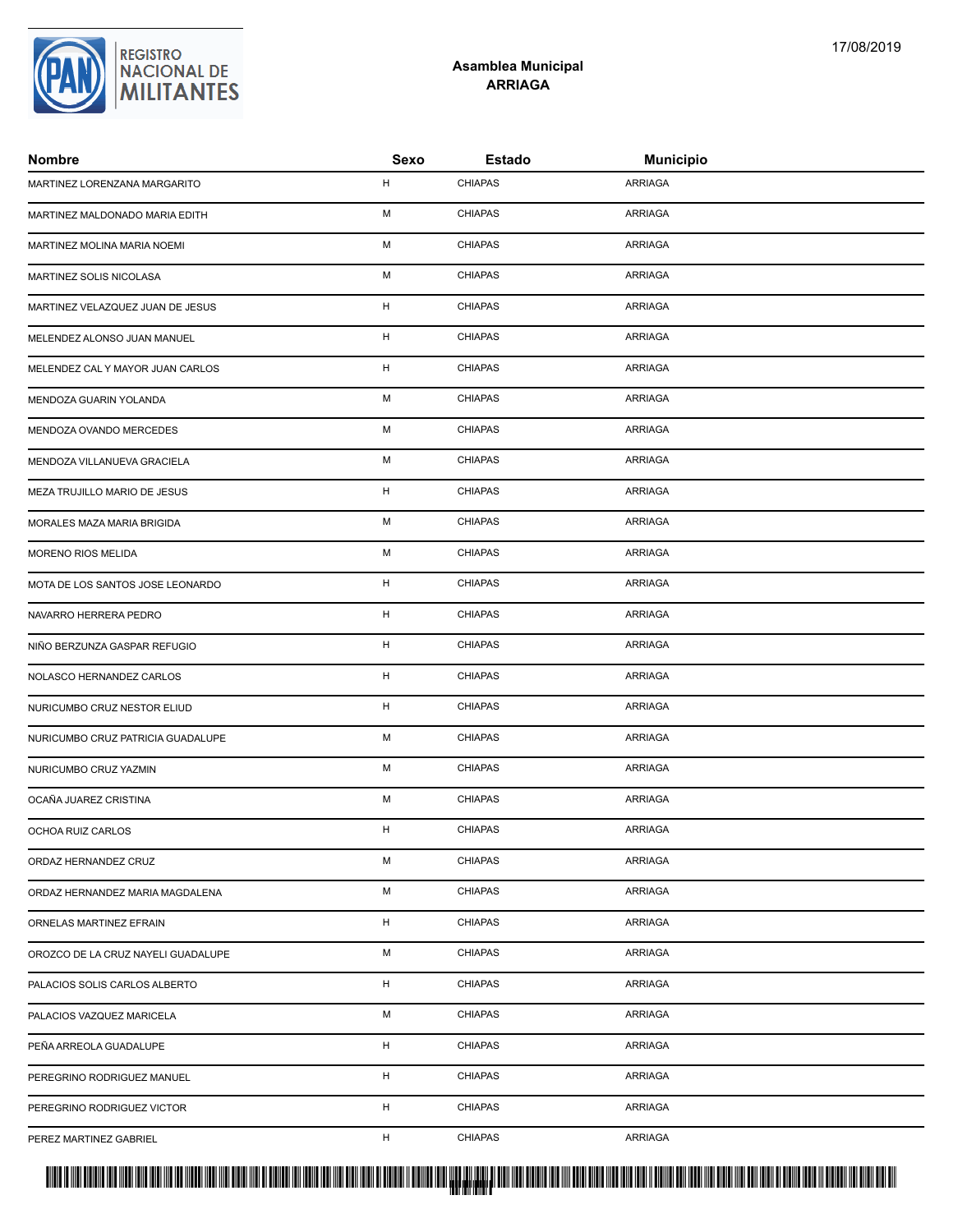| PEREZ MEDINA RITA MARIA           | М  | <b>CHIAPAS</b> | ARRIAGA        |
|-----------------------------------|----|----------------|----------------|
| PERIANZA RAMOS JOSE LUIS          | H  | <b>CHIAPAS</b> | ARRIAGA        |
| PINO CRUZ JOSE JUAN               | н  | <b>CHIAPAS</b> | ARRIAGA        |
| PIÑUELAS MARTINEZ REYNA ALEJANDRA | м  | <b>CHIAPAS</b> | ARRIAGA        |
| PRADO RAMOS JUAN                  | н  | <b>CHIAPAS</b> | ARRIAGA        |
| RAMON ORANTES ADELITA             | М  | <b>CHIAPAS</b> | ARRIAGA        |
| RAMOS ANTONIO GABRIEL             | н  | <b>CHIAPAS</b> | ARRIAGA        |
| RAMOS AVILA MANUEL DE JESUS       | H  | <b>CHIAPAS</b> | ARRIAGA        |
| RAMOS CIGARROA MA OFELIA          | М  | <b>CHIAPAS</b> | ARRIAGA        |
| RAMOS TOLEDO MOISES               | н  | <b>CHIAPAS</b> | ARRIAGA        |
| RAMOS VAZQUEZ FRANCISCO           | н  | <b>CHIAPAS</b> | <b>ARRIAGA</b> |
| RIOS CHAVEZ GUADALUPE             | М  | <b>CHIAPAS</b> | ARRIAGA        |
| RIOS CLEMENTE ISABEL CRISTINA     | М  | <b>CHIAPAS</b> | ARRIAGA        |
| RIOS ROQUE ATALIA                 | М  | <b>CHIAPAS</b> | ARRIAGA        |
| RIOS SANTOS ANA LUZ               | м  | <b>CHIAPAS</b> | ARRIAGA        |
| RIOS SELVAS CONCEPCION            | М  | <b>CHIAPAS</b> | ARRIAGA        |
| RODRIGUEZ DIAZ DAVID              | н  | <b>CHIAPAS</b> | ARRIAGA        |
| RODRIGUEZ FIGUEROA RIGOBERTO      | н  | <b>CHIAPAS</b> | <b>ARRIAGA</b> |
| RODRIGUEZ TONCHES ARNULFO         | н  | <b>CHIAPAS</b> | ARRIAGA        |
| RODRIGUEZ TONCHES ELIAS           | н  | <b>CHIAPAS</b> | ARRIAGA        |
| RODRIGUEZ TONCHES FLORENTINO      | H  | <b>CHIAPAS</b> | <b>ARRIAGA</b> |
| RUIZ CRUZ JORGE DAVID             | н  | <b>CHIAPAS</b> | ARRIAGA        |
| RUIZ ULLOA ISRAEL                 | н  | <b>CHIAPAS</b> | ARRIAGA        |
| SANCHEZ RAMIREZ ROSEMBERG         | H  | <b>CHIAPAS</b> | ARRIAGA        |
| SANCHEZ RODRIGUEZ ROBERTO         | H  | <b>CHIAPAS</b> | ARRIAGA        |
| SANTIAGO RAMOS GABRIEL            | H  | <b>CHIAPAS</b> | ARRIAGA        |
| SANTIAGO TOLEDO ROSINA            | М  | <b>CHIAPAS</b> | ARRIAGA        |
| SANTIAGO VASQUEZ JUAN PABLO       | Н. | <b>CHIAPAS</b> | <b>ARRIAGA</b> |
| SANTIAGO VELAZQUEZ CORINA         | м  | <b>CHIAPAS</b> | ARRIAGA        |
| SANTOS CHAVEZ EFRAIN              | Н. | <b>CHIAPAS</b> | ARRIAGA        |
| SANTOS LOPEZ JOSE MARIA           | H  | <b>CHIAPAS</b> | <b>ARRIAGA</b> |
| SANTOS MENDEZ BEIDY               | м  | <b>CHIAPAS</b> | ARRIAGA        |
|                                   |    |                |                |



### **Asamblea Municipal ARRIAGA**

**Nombre Sexo Estado Municipio**